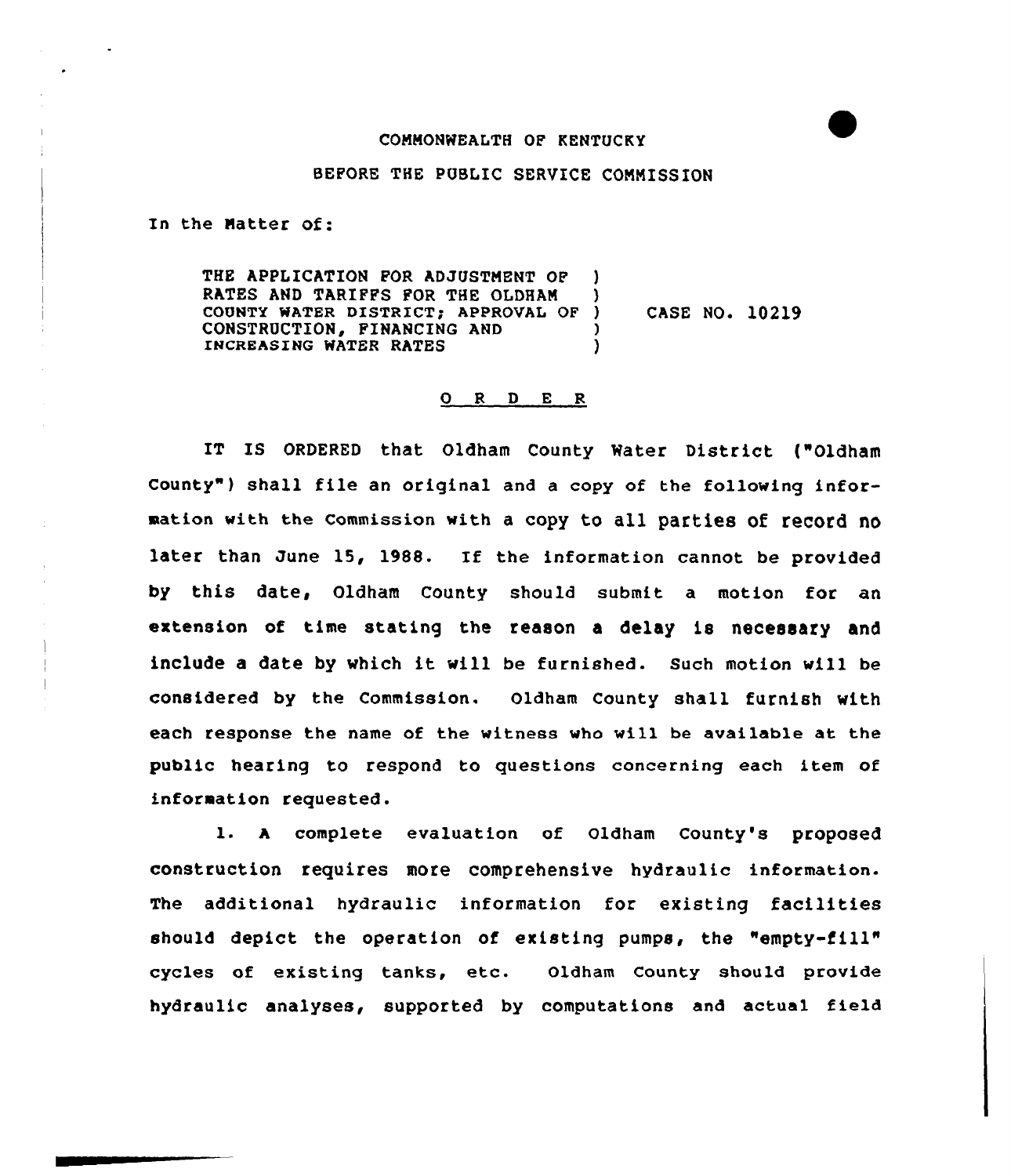measurements, of typical operational sequences of the existing water distribution system. These hydraulic analyses should demonstrate the operation of all pump stations and the "empty-fill" cycle of all water storage tanks. Computations are to be documented by a labeled schematic map of the system that shows pipeline sizes, lengths, connections, pumps, water storage tanks, wells, and sea level elevations of key points, as well as allocations of actual customer demands. Flows used in the analyses shall be identified as those based on averag instantaneous flows, peak instantaneous flows, or any combination or variation thereof. The flows used in the analyses shall be documented by actual field measurements and customer usage records. Any assumptions used in the analyses are to be fully )ustified.

2. Provide a summary of any operational deficiencies of the existing water system that are indicated by the hydraulic analyses or that are known.

3. The results of hydraulic analyses based on the proposed facilities being fully operational with existing facilities are essential to <sup>a</sup> demonstration that the new facilities can be adequately supported by the existing facilities. The information filed should depict pump operations, the "empty-fill" cycles of the water storage tanks, etc. Based on this, provide hydraulic analyses, supported by computations and actual field measurements, of typical operational sequences of the existing water distribution system. These hydraulic analyses should demonstrate the operation of all pump stations and the "empty-fill" cycle of

 $-2-$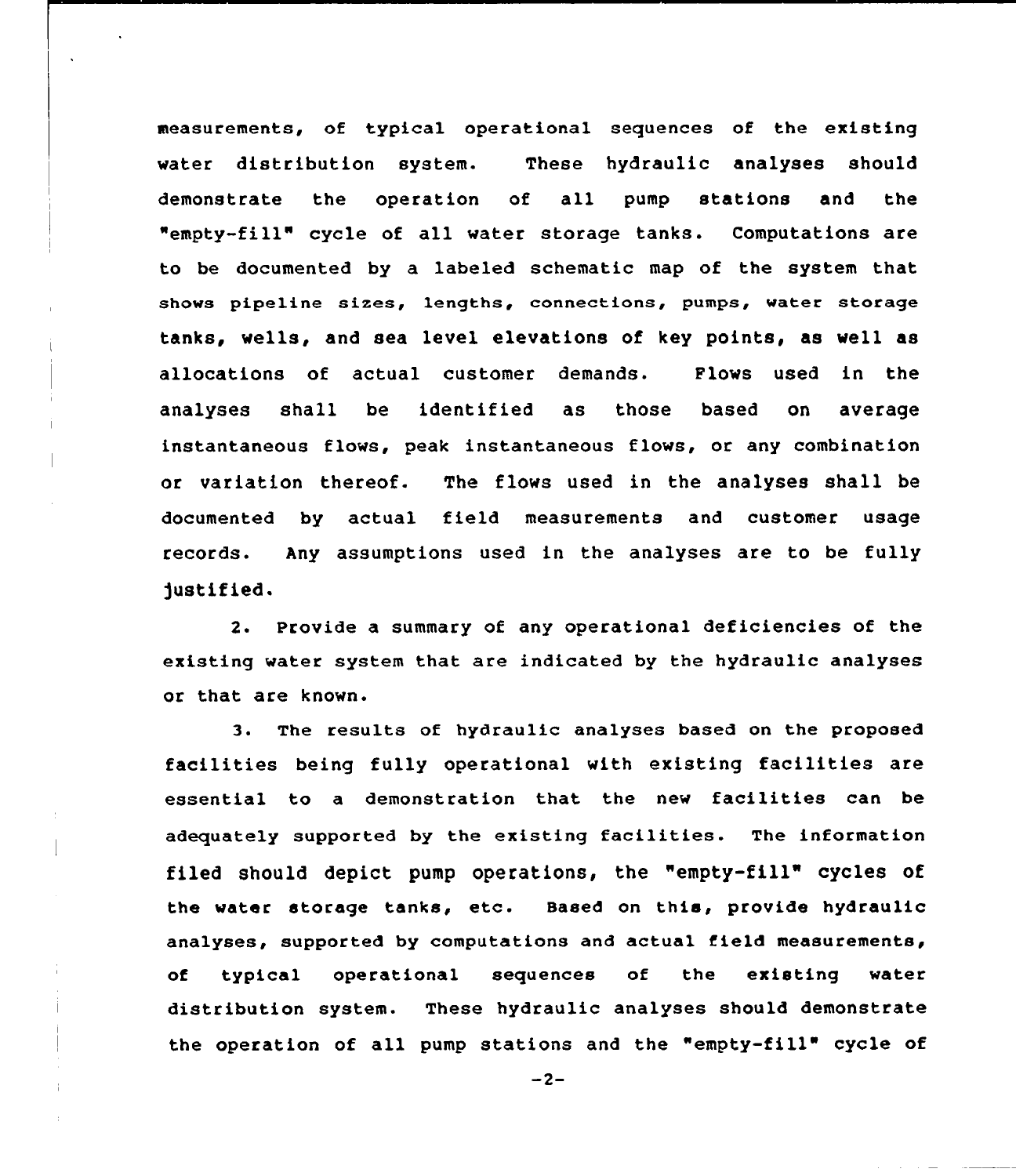all water storage tanks. Computations are to be documented by a labeled schematic map of the system that shows pipeline sizes, lengths, connections, pumps, water storage tanks, wells, and sea level elevations of key points, as well as allocations of actual customer demands. P'lows used in the analyses shall be identified as those based on average instantaneous flows, peak instantaneous flows, or any combination or variation thereof. The flows used in the analyses shall be documented by actual field measurements and customer use records. Justify fully any assumptions used in the analyses. (Note — these analyses should use the same schematic as the analyses of the existing water distribution system to facilitate comparison).

4. In order to obtain realistic results when utilizing computer hydraulic analyses to predict a water distribution system's performance, engineering references stress the importance of calibrating the results predicted to actual hydraulic conditions. This calibration process should include matching field measurements to the results predicted by the computer over a wide range of actual operating conditions. As a minimum this should include average and maximum water consumption periods, as well as "fire flow" or very high demand periods.

Based on the above, explain the procedures used to verify the computer hydraulic analyses filed in this case. This explanation should be documented by field measurements, hydraulic calculations, etc.

5. Provide a pressure recording chart showing the actual 24-hour continuously measured pressure available near the tank's

 $-3-$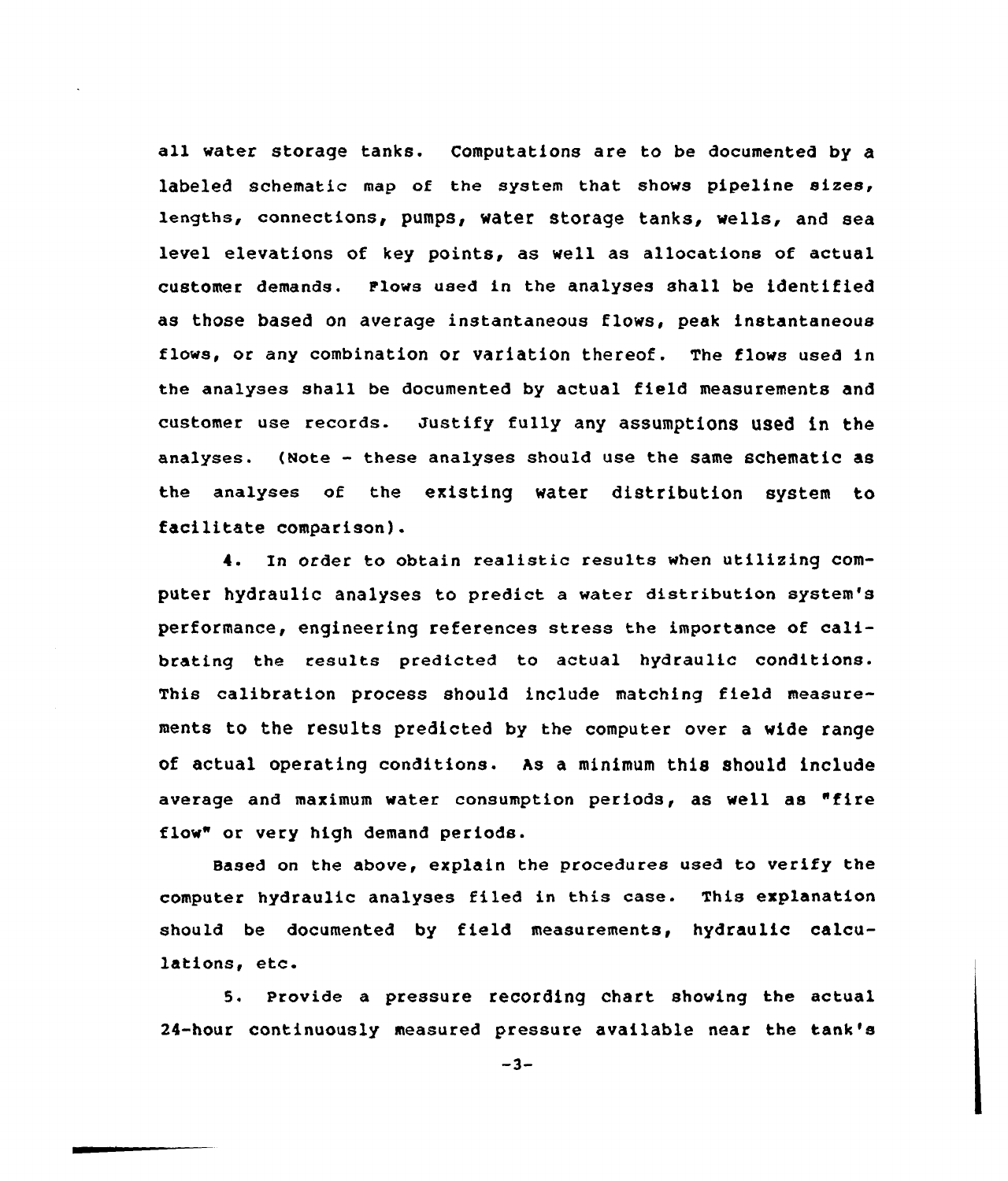pump stations, and several other representative locations on oldham county. Identify the 24-hour period recorded, the exact location of the pressure recorder, and the sea level elevation of the recorder. Also state the schematic junction number nearest the location of the pressure recorder.

6. Provide a list of Oldham County's water storage tanks. Give the location, capacity, and overflow elevation of each tank. Explain how water is supplied to each tank.

7. Provide <sup>a</sup> list of Oldham County's existing pump stations. Give the location, number of pumps and their rated capacities, and the purpose of each pump station. Explain how the operation of each pump station is controlled. Provide a copy of the pump manufacturer's characteristic (head/capacity) curve for each of Oldham County's existing pumps. Identify each curve as to the particular pump and pump station to which it applies. Also state whether the pump is in use, and whether it will remain in use, be abandoned or replaced.

8. Provide a copy of the pump manufacturer's characteristic (head/capacity) curve on which the design of the proposed pump station is based.

9. Provide a narrative description of the proposed daily operational sequences of the water system. oocumentation should include the methods and mechanisms proposed to provide positive control of all storage tank water levels. The description should also include an hourly summary of how all tanks will "work" (expected inflow or outflow of water) and how all pumps will

$$
-4-
$$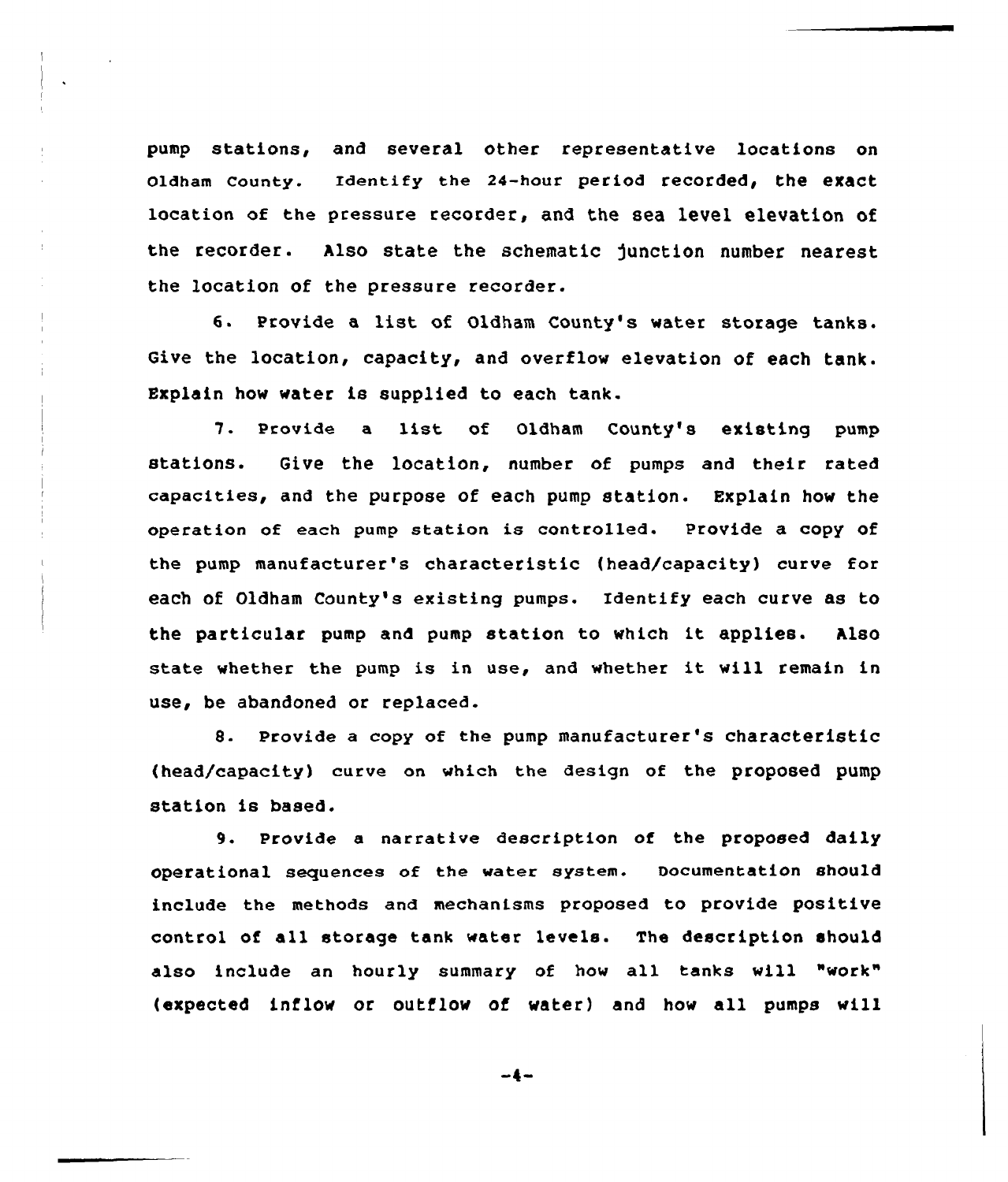function. The description should be fully supported by appropriate field measurements and hydraulic calculations.

10. Provide a highvay map at a scale of at least one inch equals two miles marked to show Oldham County's existing and proposed systems. The map of the systems shall show pipeline sizes, location, and connections as veil as pumps, water storage tanks and sea level elevations of key points. The map shall also be marked to show the location of the water district's boundaries and labeled to indicate the apptopriate court order from which each boundary was determined.

ll. Provide <sup>a</sup> copy of the approval letter from the Natural Resources and Environmental protection Cabinet's for the proposed construction.

12. The application shovs that 2,975 customers are served hy the existing system. What is the average and the maximum demand imposed on the system by these  $2,975$  customers?

13. The application shovs that 250 customers are to be added by the new construction. What will be the average and maximum demand imposed on the system by these 250 customers2 What vill be the average and maximum demand imposed on the system at the time both existing and new customers (3,225 total customers) are being served after completion of construction?

14. Provide e copy of bid tabulation whenever the bids are received.

15. Provide a copy of the final summation of the cost of Con8truction and funding arrangements referred to as Final Engineering Report after the bids are received.

 $-5-$